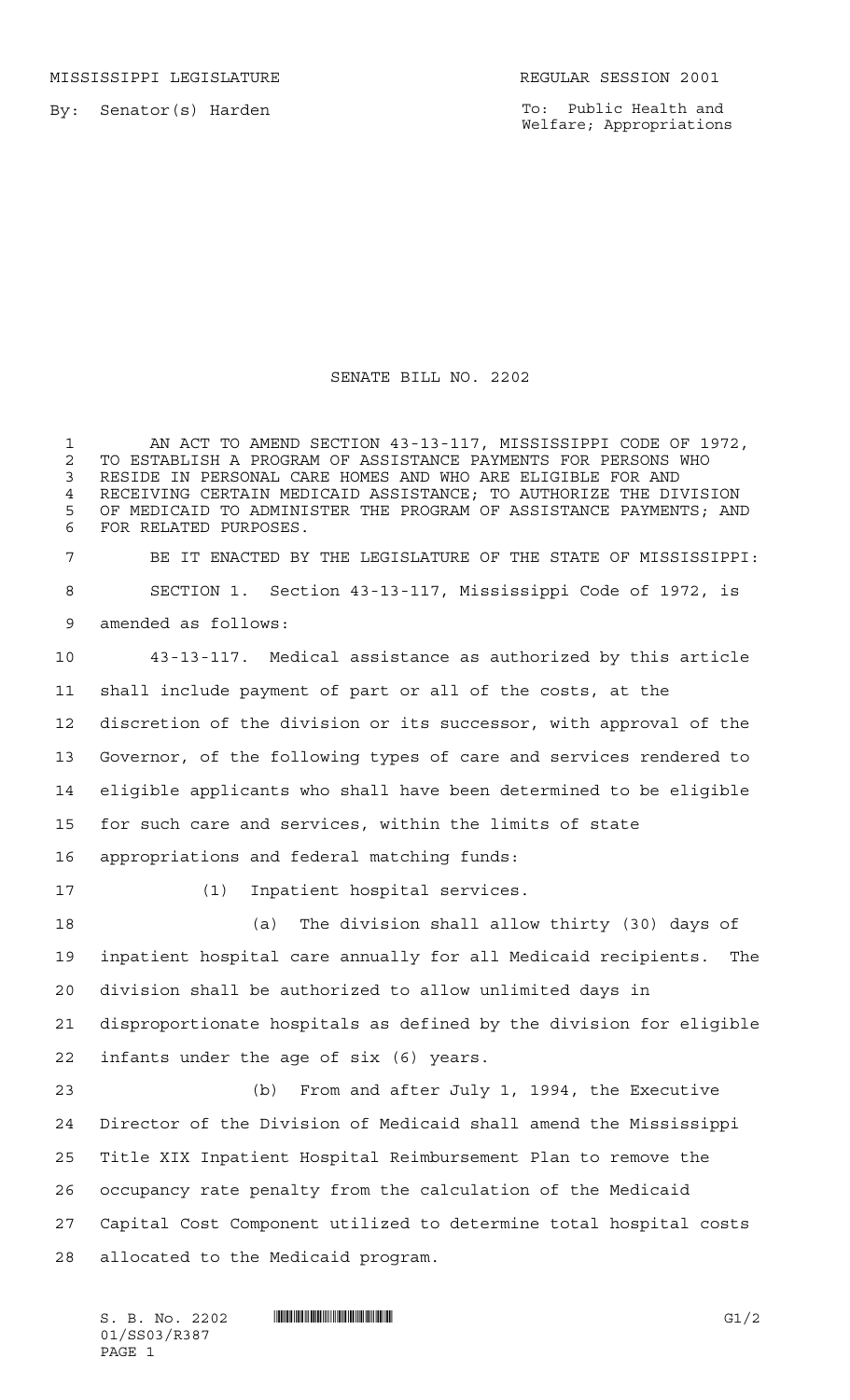(c) Hospitals will receive an additional payment for the implantable programmable pump implanted in an inpatient basis. The payment pursuant to written invoice will be in addition to the facility's per diem reimbursement and will represent a reduction of costs on the facility's annual cost report, and shall not exceed Ten Thousand Dollars (\$10,000.00) per year per recipient. This paragraph (c) shall stand repealed on July 1, 2001.

 (2) Outpatient hospital services. Provided that where the same services are reimbursed as clinic services, the division may revise the rate or methodology of outpatient reimbursement to maintain consistency, efficiency, economy and quality of care. The division shall develop a Medicaid-specific cost-to-charge ratio calculation from data provided by hospitals to determine an allowable rate payment for outpatient hospital services, and shall submit a report thereon to the Medical Advisory Committee on or before December 1, 1999. The committee shall make a recommendation on the specific cost-to-charge reimbursement method for outpatient hospital services to the 2000 Regular Session of the Legislature.

(3) Laboratory and x-ray services.

(4) Nursing facility services.

 $S. B. No. 2202$  . The set of the set of  $S. B. N_O.$  (a) The division shall make full payment to nursing facilities for each day, not exceeding fifty-two (52) days per year, that a patient is absent from the facility on home leave. Payment may be made for the following home leave days in addition to the fifty-two-day limitation: Christmas, the day before Christmas, the day after Christmas, Thanksgiving, the day before Thanksgiving and the day after Thanksgiving. However, before payment may be made for more than eighteen (18) home leave days in a year for a patient, the patient must have written authorization from a physician stating that the patient is physically and mentally able to be away from the facility on home

01/SS03/R387 PAGE 2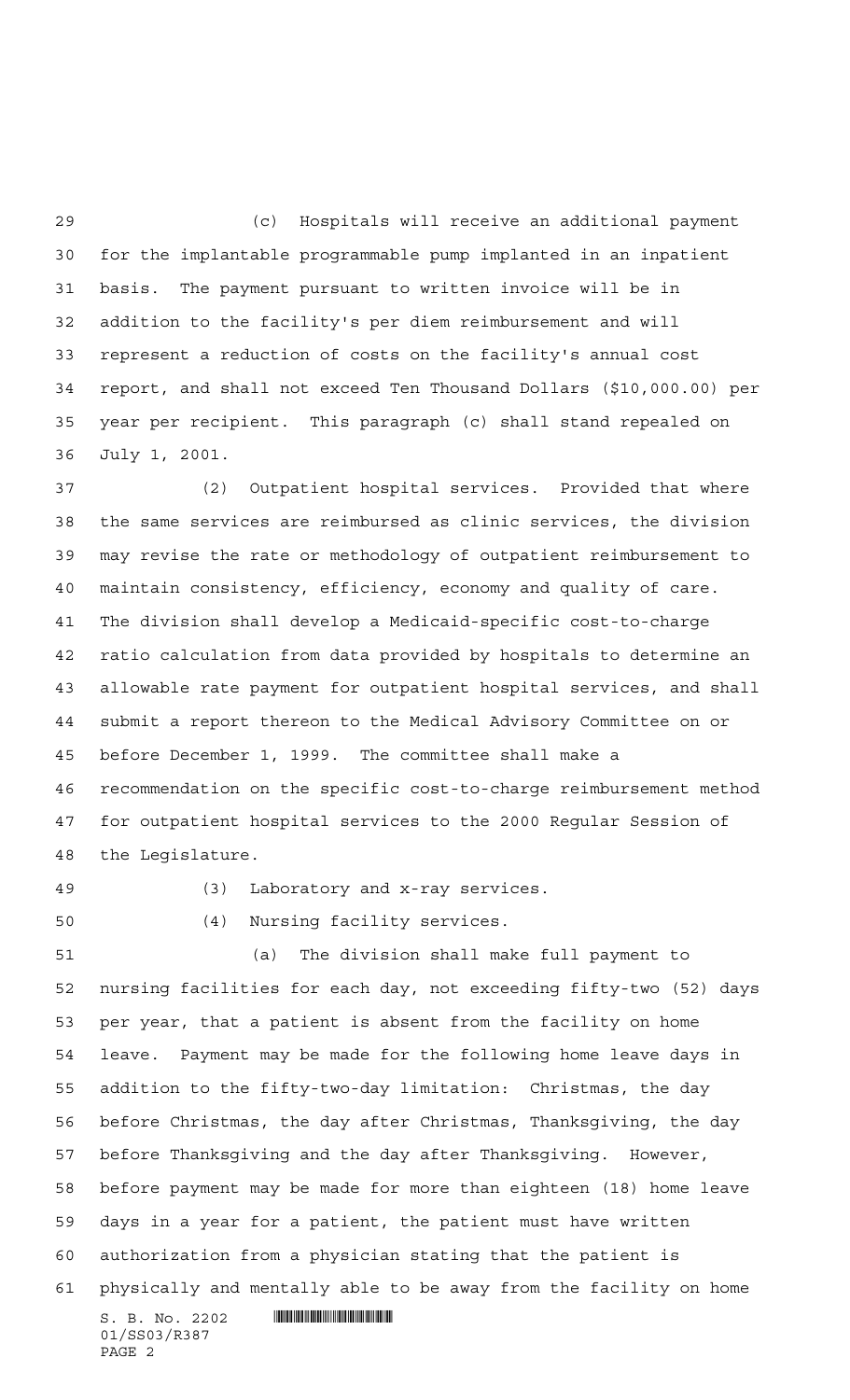leave. Such authorization must be filed with the division before it will be effective and the authorization shall be effective for three (3) months from the date it is received by the division, unless it is revoked earlier by the physician because of a change in the condition of the patient.

 (b) From and after July 1, 1997, the division shall implement the integrated case-mix payment and quality monitoring system, which includes the fair rental system for property costs and in which recapture of depreciation is eliminated. The division may reduce the payment for hospital leave and therapeutic home leave days to the lower of the case-mix category as computed for the resident on leave using the assessment being utilized for payment at that point in time, or a case-mix score of 1.000 for nursing facilities, and shall compute case-mix scores of residents so that only services provided at the nursing facility are considered in calculating a facility's per diem. The division is authorized to limit allowable management fees and home office costs to either three percent (3%), five percent (5%) or seven percent (7%) of other allowable costs, including allowable therapy costs and property costs, based on the types of management services provided, as follows:

83 A maximum of up to three percent (3%) shall be allowed where centralized managerial and administrative services are provided by the management company or home office.

86 A maximum of up to five percent (5%) shall be allowed where centralized managerial and administrative services and limited professional and consultant services are provided.

89 A maximum of up to seven percent (7%) shall be allowed where a full spectrum of centralized managerial services, administrative services, professional services and consultant services are provided.

01/SS03/R387 PAGE 3

 $S. B. No. 2202$  . So  $R3.$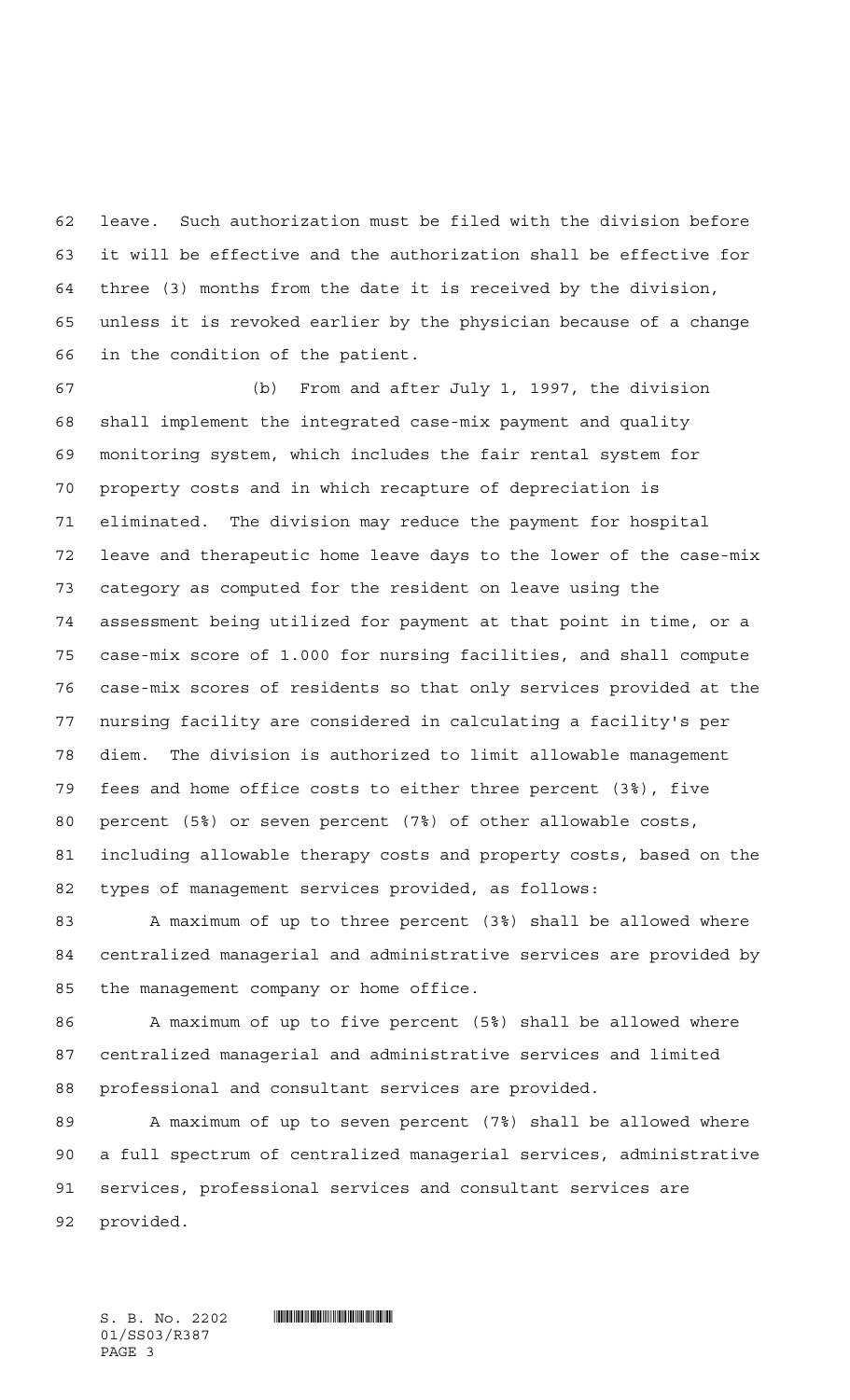(c) From and after July 1, 1997, all state-owned nursing facilities shall be reimbursed on a full reasonable cost basis.

 (d) When a facility of a category that does not require a certificate of need for construction and that could not be eligible for Medicaid reimbursement is constructed to nursing facility specifications for licensure and certification, and the facility is subsequently converted to a nursing facility pursuant to a certificate of need that authorizes conversion only and the applicant for the certificate of need was assessed an application review fee based on capital expenditures incurred in constructing the facility, the division shall allow reimbursement for capital expenditures necessary for construction of the facility that were incurred within the twenty-four (24) consecutive calendar months immediately preceding the date that the certificate of need authorizing such conversion was issued, to the same extent that reimbursement would be allowed for construction of a new nursing facility pursuant to a certificate of need that authorizes such construction. The reimbursement authorized in this subparagraph (d) may be made only to facilities the construction of which was completed after June 30, 1989. Before the division shall be authorized to make the reimbursement authorized in this subparagraph (d), the division first must have received approval from the Health Care Financing Administration of the United States Department of Health and Human Services of the change in the state Medicaid plan providing for such reimbursement.

 (e) The division shall develop and implement, not later than January 1, 2001, a case-mix payment add-on determined by time studies and other valid statistical data which will reimburse a nursing facility for the additional cost of caring for a resident who has a diagnosis of Alzheimer's or other related dementia and exhibits symptoms that require special care. Any such case-mix add-on payment shall be supported by a determination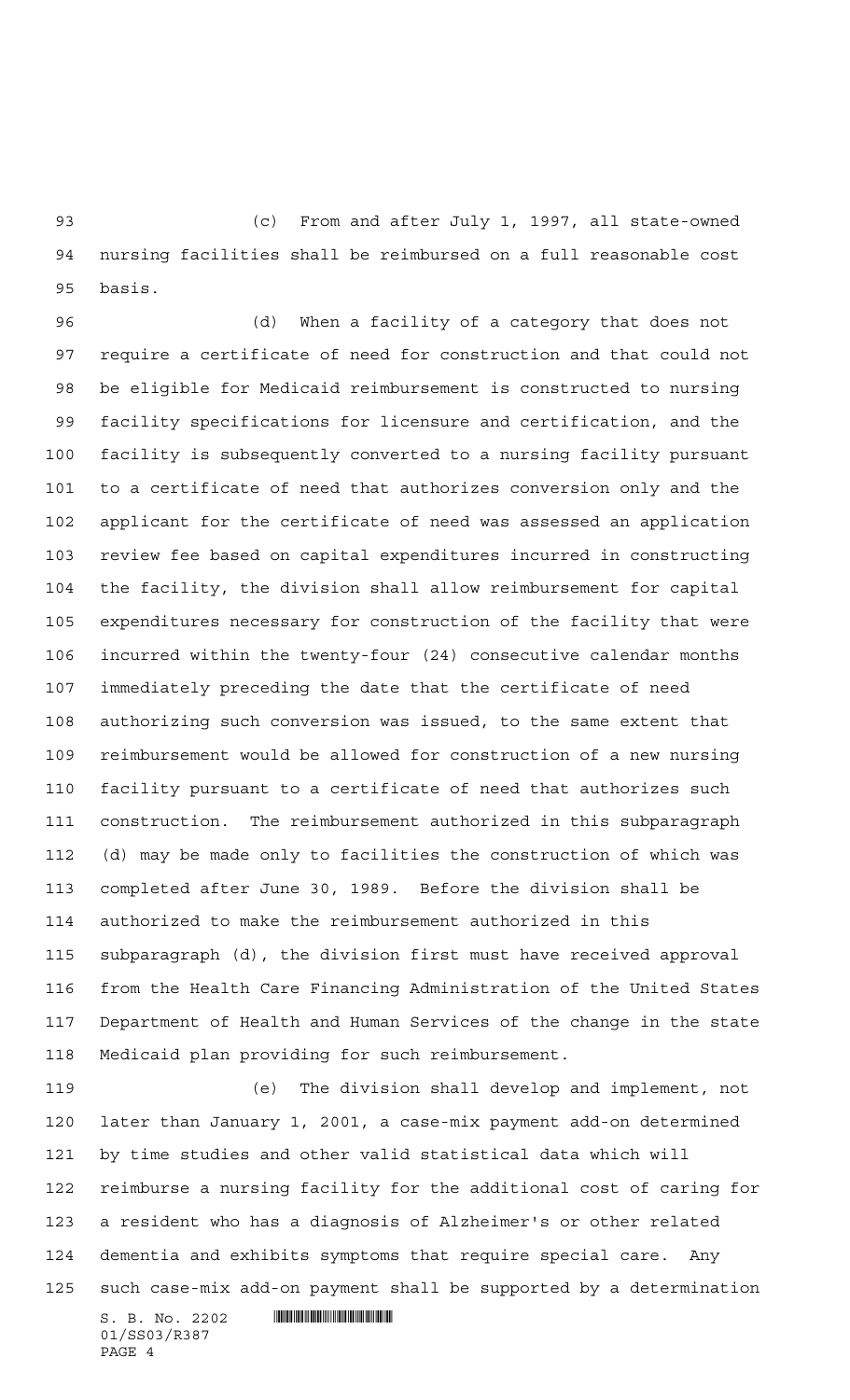of additional cost. The division shall also develop and implement as part of the fair rental reimbursement system for nursing facility beds, an Alzheimer's resident bed depreciation enhanced reimbursement system which will provide an incentive to encourage nursing facilities to convert or construct beds for residents with Alzheimer's or other related dementia.

 (f) The Division of Medicaid shall develop and implement a referral process for long-term care alternatives for Medicaid beneficiaries and applicants. No Medicaid beneficiary shall be admitted to a Medicaid-certified nursing facility unless a licensed physician certifies that nursing facility care is appropriate for that person on a standardized form to be prepared and provided to nursing facilities by the Division of Medicaid. The physician shall forward a copy of that certification to the Division of Medicaid within twenty-four (24) hours after it is signed by the physician. Any physician who fails to forward the certification to the Division of Medicaid within the time period specified in this paragraph shall be ineligible for Medicaid reimbursement for any physician's services performed for the applicant. The Division of Medicaid shall determine, through an assessment of the applicant conducted within two (2) business days after receipt of the physician's certification, whether the applicant also could live appropriately and cost-effectively at home or in some other community-based setting if home- or community-based services were available to the applicant. The time limitation prescribed in this paragraph shall be waived in cases of emergency. If the Division of Medicaid determines that a home- or other community-based setting is appropriate and cost-effective, the division shall:

 (i) Advise the applicant or the applicant's legal representative that a home- or other community-based setting is appropriate;

 $S. B. No. 2202$  . The set of the set of  $S. B. N_O.$ 01/SS03/R387 PAGE 5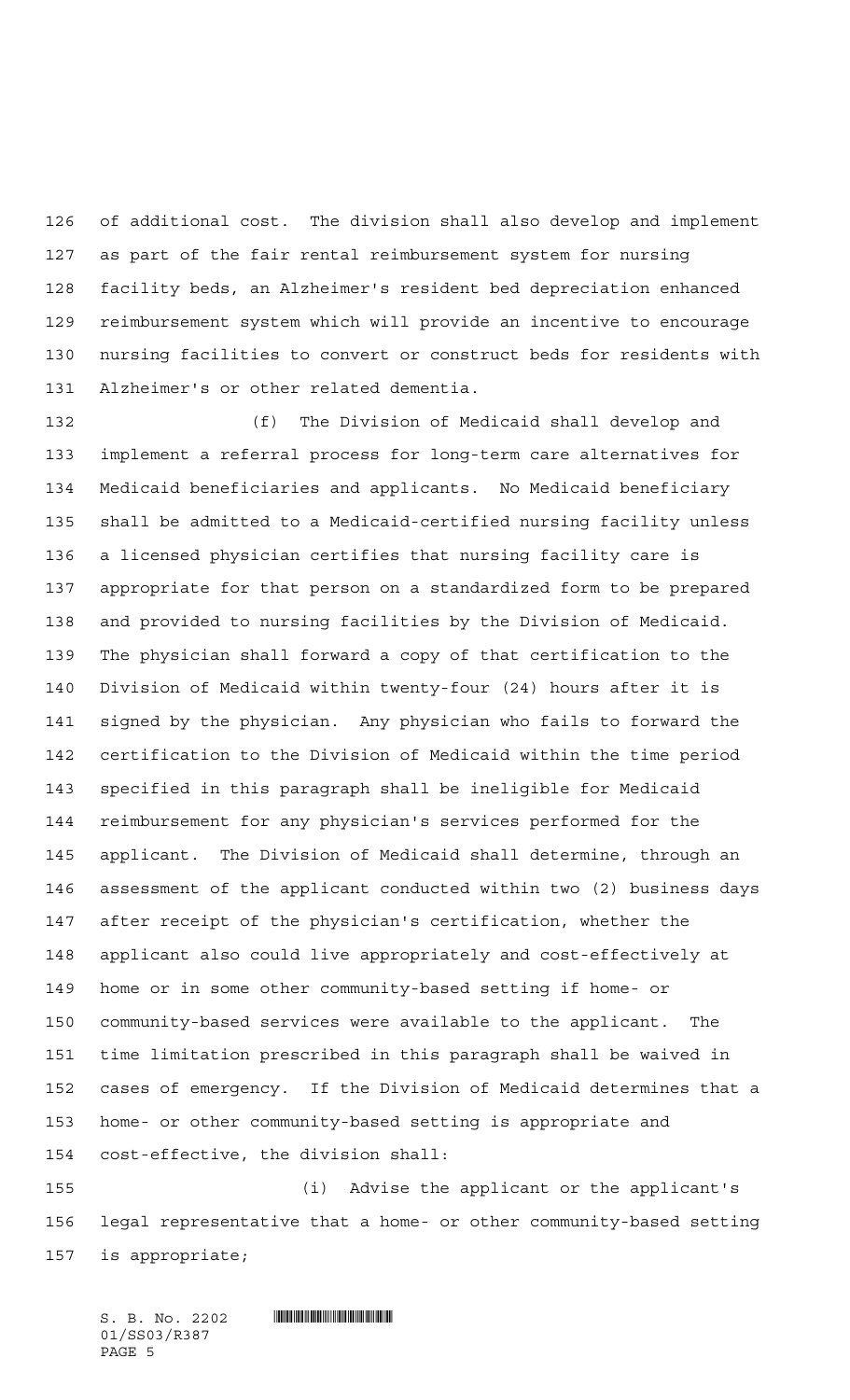(ii) Provide a proposed care plan and inform the applicant or the applicant's legal representative regarding the degree to which the services in the care plan are available in a home- or in other community-based setting rather than nursing facility care; and

 (iii) Explain that such plan and services are available only if the applicant or the applicant's legal representative chooses a home- or community-based alternative to nursing facility care, and that the applicant is free to choose nursing facility care.

 The Division of Medicaid may provide the services described in this paragraph (f) directly or through contract with case managers from the local Area Agencies on Aging, and shall coordinate long-term care alternatives to avoid duplication with hospital discharge planning procedures.

 Placement in a nursing facility may not be denied by the division if home- or community-based services that would be more appropriate than nursing facility care are not actually available, or if the applicant chooses not to receive the appropriate home-or community-based services.

 The division shall provide an opportunity for a fair hearing under federal regulations to any applicant who is not given the choice of home- or community-based services as an alternative to institutional care.

 The division shall make full payment for long-term care alternative services.

 The division shall apply for necessary federal waivers to assure that additional services providing alternatives to nursing facility care are made available to applicants for nursing facility care.

 (5) Periodic screening and diagnostic services for individuals under age twenty-one (21) years as are needed to identify physical and mental defects and to provide health care

 $S. B. No. 2202$  . The set of the set of  $S. B. N_O.$ 01/SS03/R387 PAGE 6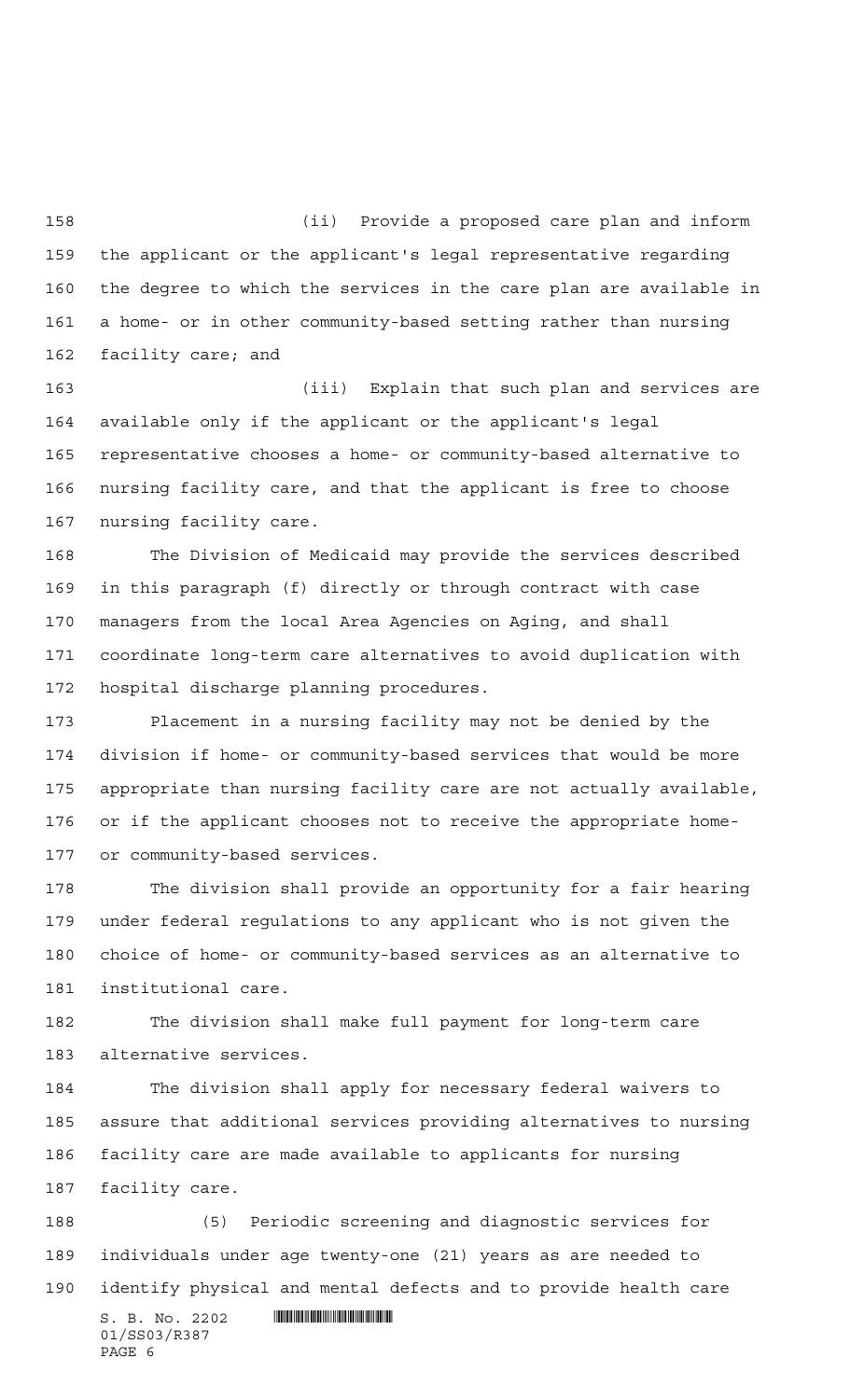treatment and other measures designed to correct or ameliorate defects and physical and mental illness and conditions discovered by the screening services regardless of whether these services are included in the state plan. The division may include in its periodic screening and diagnostic program those discretionary services authorized under the federal regulations adopted to implement Title XIX of the federal Social Security Act, as amended. The division, in obtaining physical therapy services, occupational therapy services, and services for individuals with speech, hearing and language disorders, may enter into a cooperative agreement with the State Department of Education for the provision of such services to handicapped students by public school districts using state funds which are provided from the appropriation to the Department of Education to obtain federal matching funds through the division. The division, in obtaining medical and psychological evaluations for children in the custody of the State Department of Human Services may enter into a cooperative agreement with the State Department of Human Services for the provision of such services using state funds which are provided from the appropriation to the Department of Human Services to obtain federal matching funds through the division.

 On July 1, 1993, all fees for periodic screening and diagnostic services under this paragraph (5) shall be increased by twenty-five percent (25%) of the reimbursement rate in effect on June 30, 1993.

 (6) Physician's services. All fees for physicians' services that are covered only by Medicaid shall be reimbursed at ninety percent (90%) of the rate established on January 1, 1999, and as adjusted each January thereafter, under Medicare (Title XVIII of the Social Security Act, as amended), and which shall in no event be less than seventy percent (70%) of the rate established on January 1, 1994. All fees for physicians' services that are covered by both Medicare and Medicaid shall be reimbursed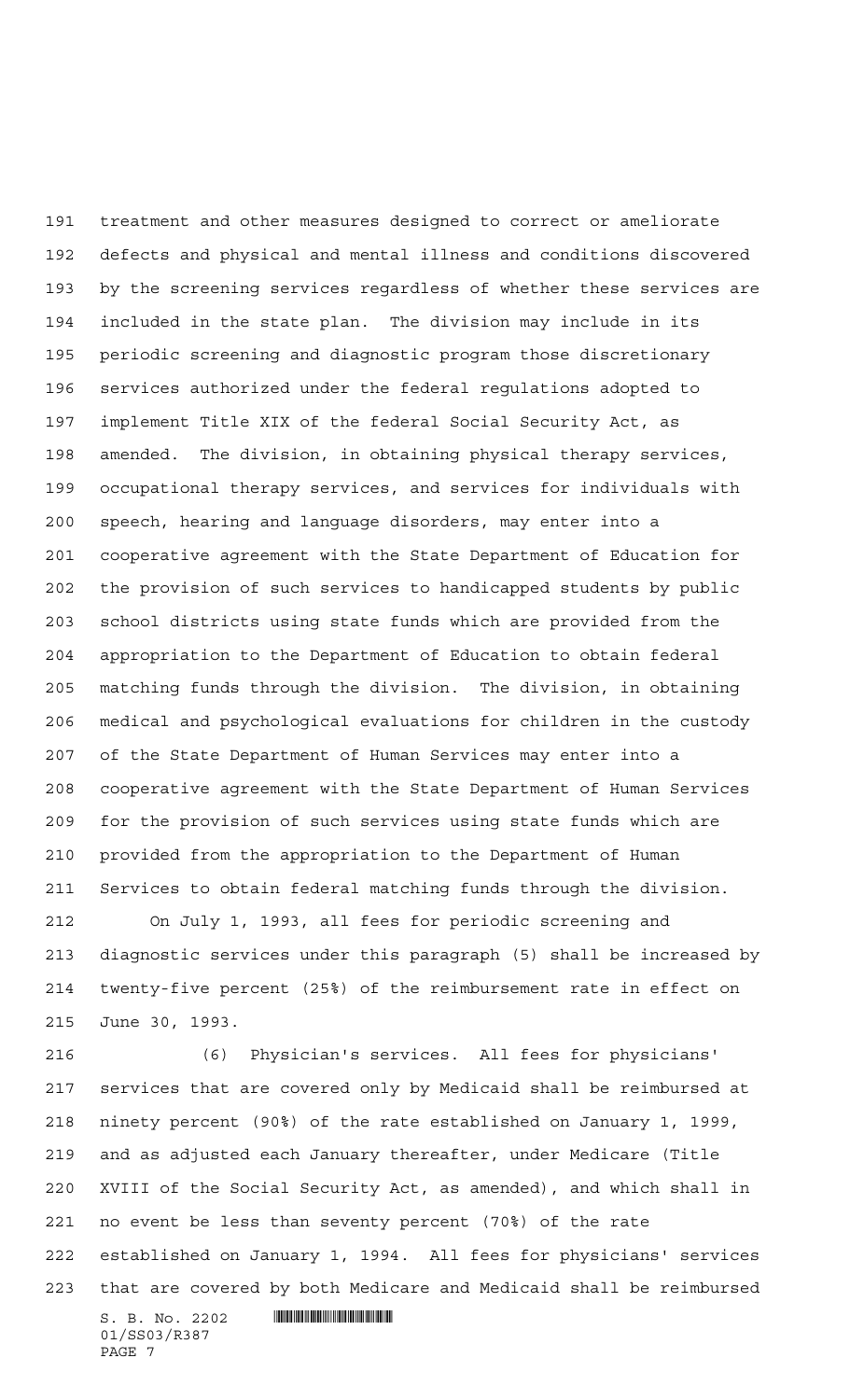at ten percent (10%) of the adjusted Medicare payment established on January 1, 1999, and as adjusted each January thereafter, under Medicare (Title XVIII of the Social Security Act, as amended), and which shall in no event be less than seven percent (7%) of the adjusted Medicare payment established on January 1, 1994.

 (7) (a) Home health services for eligible persons, not to exceed in cost the prevailing cost of nursing facility services, not to exceed sixty (60) visits per year.

(b) Repealed.

 (8) Emergency medical transportation services. On January 1, 1994, emergency medical transportation services shall be reimbursed at seventy percent (70%) of the rate established under Medicare (Title XVIII of the Social Security Act, as amended). "Emergency medical transportation services" shall mean, but shall not be limited to, the following services by a properly permitted ambulance operated by a properly licensed provider in accordance with the Emergency Medical Services Act of 1974 (Section 41-59-1 et seq.): (i) basic life support, (ii) advanced life support, (iii) mileage, (iv) oxygen, (v) intravenous fluids, (vi) disposable supplies, (vii) similar services.

 (9) Legend and other drugs as may be determined by the division. The division may implement a program of prior approval for drugs to the extent permitted by law. Payment by the division for covered multiple source drugs shall be limited to the lower of the upper limits established and published by the Health Care Financing Administration (HCFA) plus a dispensing fee of Four Dollars and Ninety-one Cents (\$4.91), or the estimated acquisition cost (EAC) as determined by the division plus a dispensing fee of Four Dollars and Ninety-one Cents (\$4.91), or the providers' usual and customary charge to the general public. The division shall allow five (5) prescriptions per month for noninstitutionalized Medicaid recipients; however, exceptions for up to ten (10)

01/SS03/R387 PAGE 8

 $S. B. No. 2202$  . The set of the set of  $S. B. N_O.$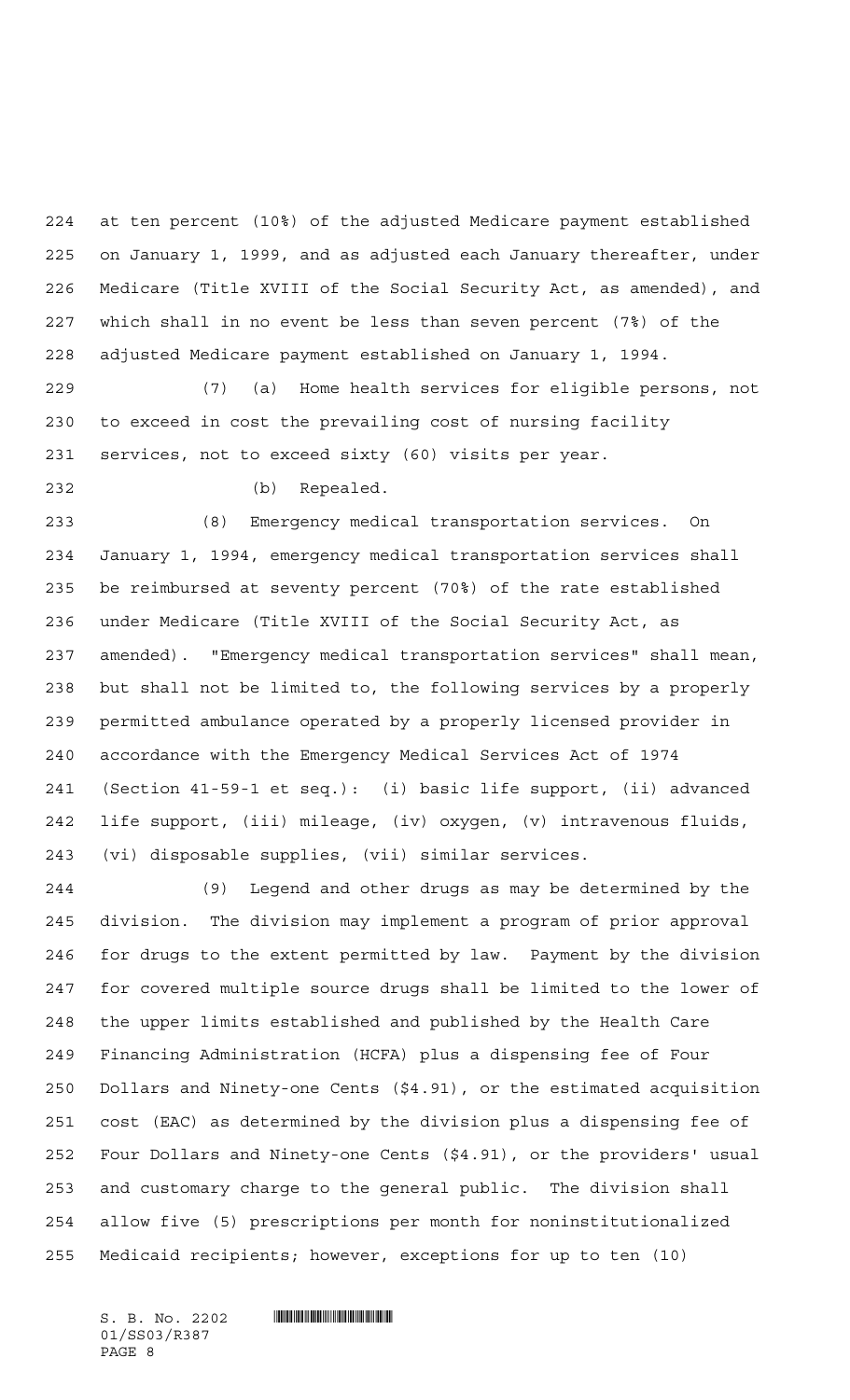prescriptions per month shall be allowed, with the approval of the director.

 Payment for other covered drugs, other than multiple source drugs with HCFA upper limits, shall not exceed the lower of the estimated acquisition cost as determined by the division plus a dispensing fee of Four Dollars and Ninety-one Cents (\$4.91) or the providers' usual and customary charge to the general public.

 Payment for nonlegend or over-the-counter drugs covered on the division's formulary shall be reimbursed at the lower of the division's estimated shelf price or the providers' usual and customary charge to the general public. No dispensing fee shall be paid.

 The division shall develop and implement a program of payment for additional pharmacist services, with payment to be based on demonstrated savings, but in no case shall the total payment exceed twice the amount of the dispensing fee.

 As used in this paragraph (9), "estimated acquisition cost" means the division's best estimate of what price providers generally are paying for a drug in the package size that providers buy most frequently. Product selection shall be made in compliance with existing state law; however, the division may reimburse as if the prescription had been filled under the generic name. The division may provide otherwise in the case of specified drugs when the consensus of competent medical advice is that trademarked drugs are substantially more effective.

 (10) Dental care that is an adjunct to treatment of an acute medical or surgical condition; services of oral surgeons and dentists in connection with surgery related to the jaw or any structure contiguous to the jaw or the reduction of any fracture of the jaw or any facial bone; and emergency dental extractions and treatment related thereto. On July 1, 1999, all fees for dental care and surgery under authority of this paragraph (10) shall be increased to one hundred sixty percent (160%) of the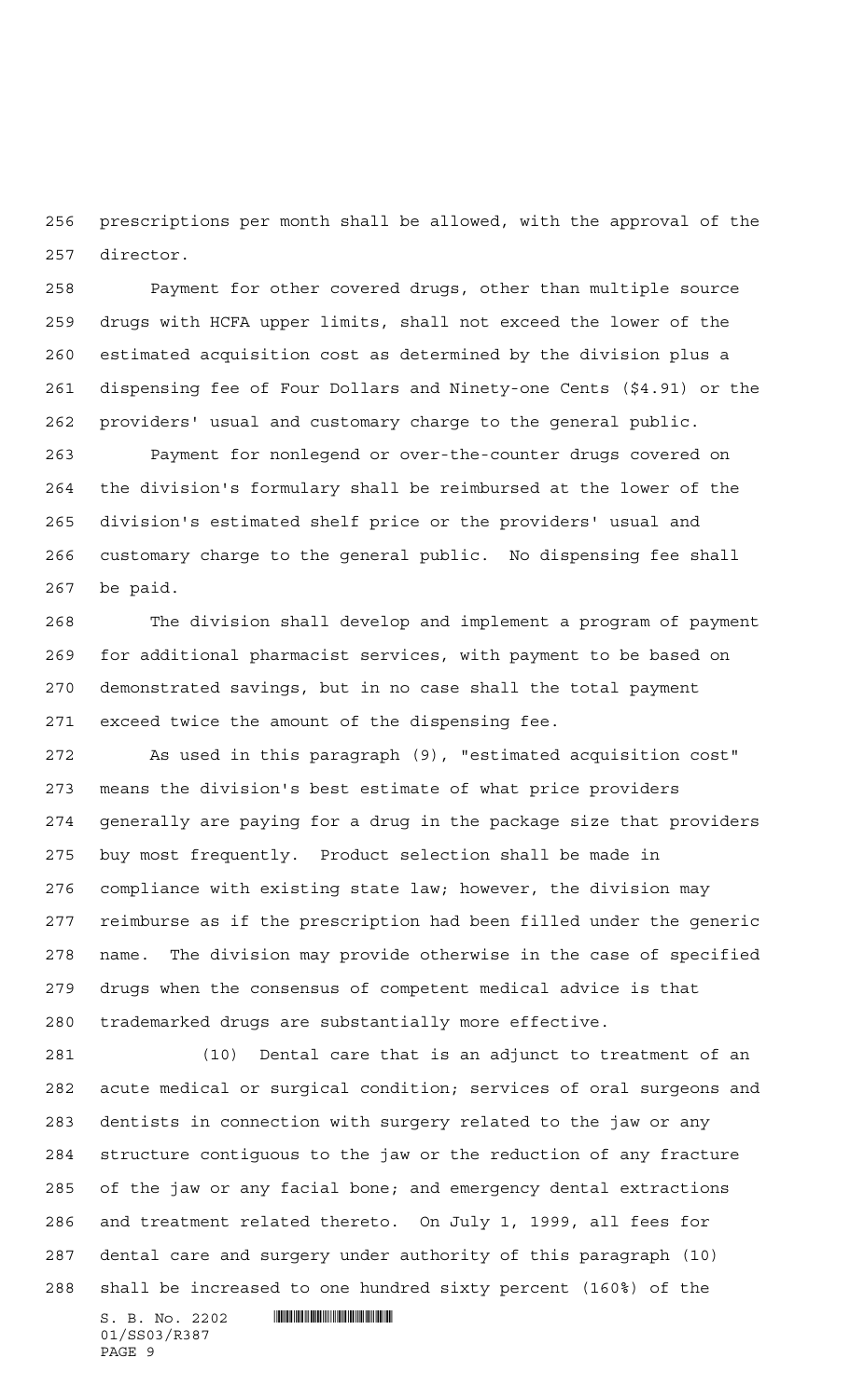amount of the reimbursement rate that was in effect on June 30, 1999. It is the intent of the Legislature to encourage more dentists to participate in the Medicaid program.

 (11) Eyeglasses necessitated by reason of eye surgery, and as prescribed by a physician skilled in diseases of the eye or an optometrist, whichever the patient may select, or one (1) pair every three (3) years as prescribed by a physician or an optometrist, whichever the patient may select.

(12) Intermediate care facility services.

 (a) The division shall make full payment to all intermediate care facilities for the mentally retarded for each day, not exceeding eighty-four (84) days per year, that a patient is absent from the facility on home leave. Payment may be made for the following home leave days in addition to the eighty-four-day limitation: Christmas, the day before Christmas, the day after Christmas, Thanksgiving, the day before Thanksgiving and the day after Thanksgiving. However, before payment may be made for more than eighteen (18) home leave days in a year for a patient, the patient must have written authorization from a physician stating that the patient is physically and mentally able to be away from the facility on home leave. Such authorization must be filed with the division before it will be effective, and the authorization shall be effective for three (3) months from the date it is received by the division, unless it is revoked earlier by the physician because of a change in the condition of the patient.

 (b) All state-owned intermediate care facilities for the mentally retarded shall be reimbursed on a full reasonable cost basis.

 (c) The division is authorized to limit allowable management fees and home office costs to either three percent (3%), five percent (5%) or seven percent (7%) of other allowable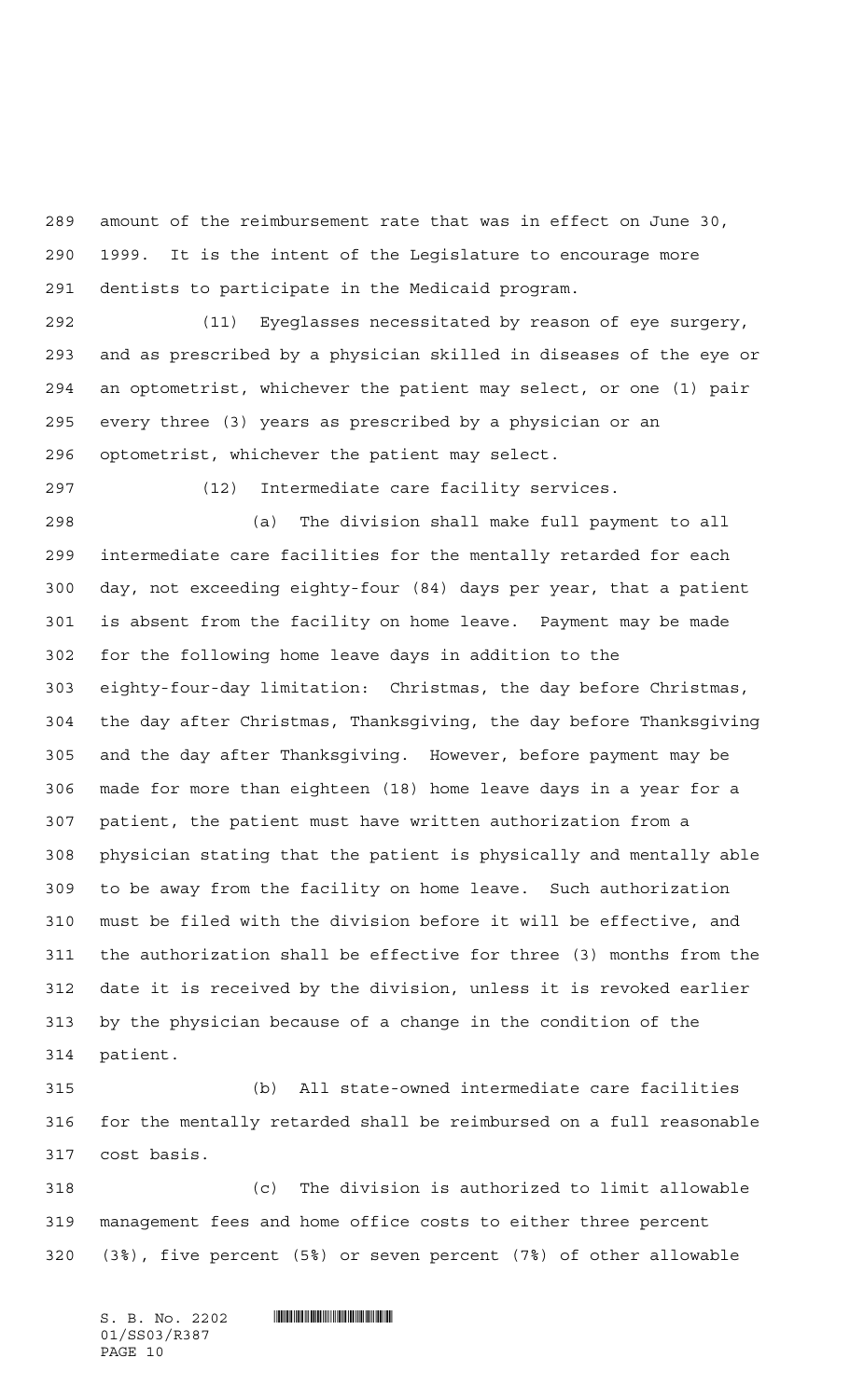costs, including allowable therapy costs and property costs, based on the types of management services provided, as follows:

 A maximum of up to three percent (3%) shall be allowed where centralized managerial and administrative services are provided by the management company or home office.

 A maximum of up to five percent (5%) shall be allowed where centralized managerial and administrative services and limited professional and consultant services are provided.

 A maximum of up to seven percent (7%) shall be allowed where a full spectrum of centralized managerial services, administrative services, professional services and consultant services are provided.

 (13) Family planning services, including drugs, supplies and devices, when such services are under the supervision of a physician.

 $S. B. No. 2202$  . So  $R387$  (14) Clinic services. Such diagnostic, preventive, therapeutic, rehabilitative or palliative services furnished to an outpatient by or under the supervision of a physician or dentist in a facility which is not a part of a hospital but which is organized and operated to provide medical care to outpatients. Clinic services shall include any services reimbursed as outpatient hospital services which may be rendered in such a facility, including those that become so after July 1, 1991. On July 1, 1999, all fees for physicians' services reimbursed under authority of this paragraph (14) shall be reimbursed at ninety percent (90%) of the rate established on January 1, 1999, and as adjusted each January thereafter, under Medicare (Title XVIII of the Social Security Act, as amended), and which shall in no event be less than seventy percent (70%) of the rate established on January 1, 1994. All fees for physicians' services that are covered by both Medicare and Medicaid shall be reimbursed at ten percent (10%) of the adjusted Medicare payment established on January 1, 1999, and as adjusted each January thereafter, under

01/SS03/R387 PAGE 11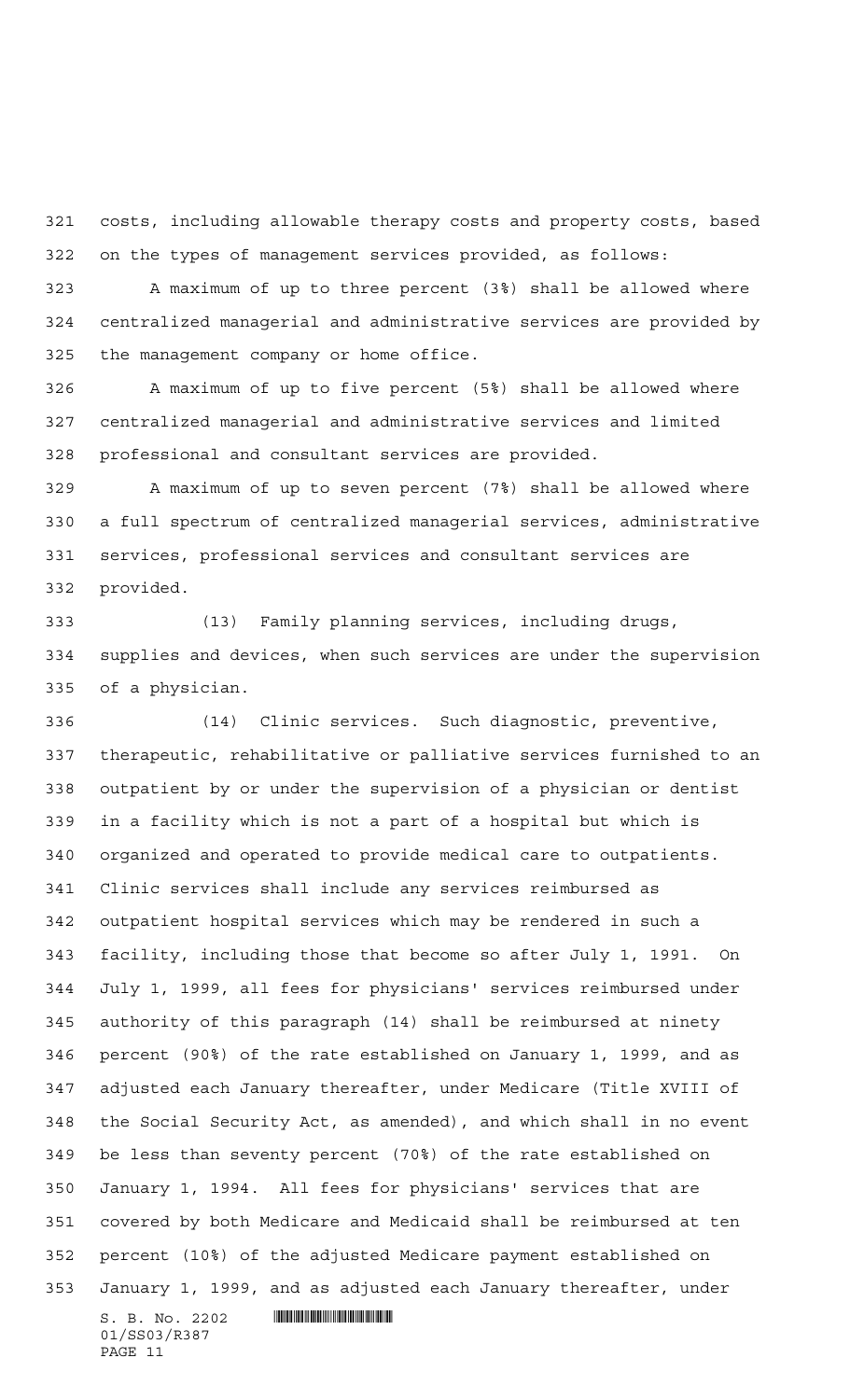Medicare (Title XVIII of the Social Security Act, as amended), and which shall in no event be less than seven percent (7%) of the adjusted Medicare payment established on January 1, 1994. On July 1, 1999, all fees for dentists' services reimbursed under authority of this paragraph (14) shall be increased to one hundred sixty percent (160%) of the amount of the reimbursement rate that was in effect on June 30, 1999.

 (15) Home- and community-based services, as provided under Title XIX of the federal Social Security Act, as amended, under waivers, subject to the availability of funds specifically appropriated therefor by the Legislature. Payment for such services shall be limited to individuals who would be eligible for and would otherwise require the level of care provided in a nursing facility. The home- and community-based services authorized under this paragraph shall be expanded over a five-year period beginning July 1, 1999. The division shall certify case management agencies to provide case management services and provide for home- and community-based services for eligible individuals under this paragraph. The home- and community-based services under this paragraph and the activities performed by certified case management agencies under this paragraph shall be funded using state funds that are provided from the appropriation to the Division of Medicaid and used to match federal funds.

 (16) Mental health services. Approved therapeutic and case management services provided by (a) an approved regional mental health/retardation center established under Sections 41-19-31 through 41-19-39, or by another community mental health service provider meeting the requirements of the Department of Mental Health to be an approved mental health/retardation center if determined necessary by the Department of Mental Health, using state funds which are provided from the appropriation to the State Department of Mental Health and used to match federal funds under a cooperative agreement between the division and the department,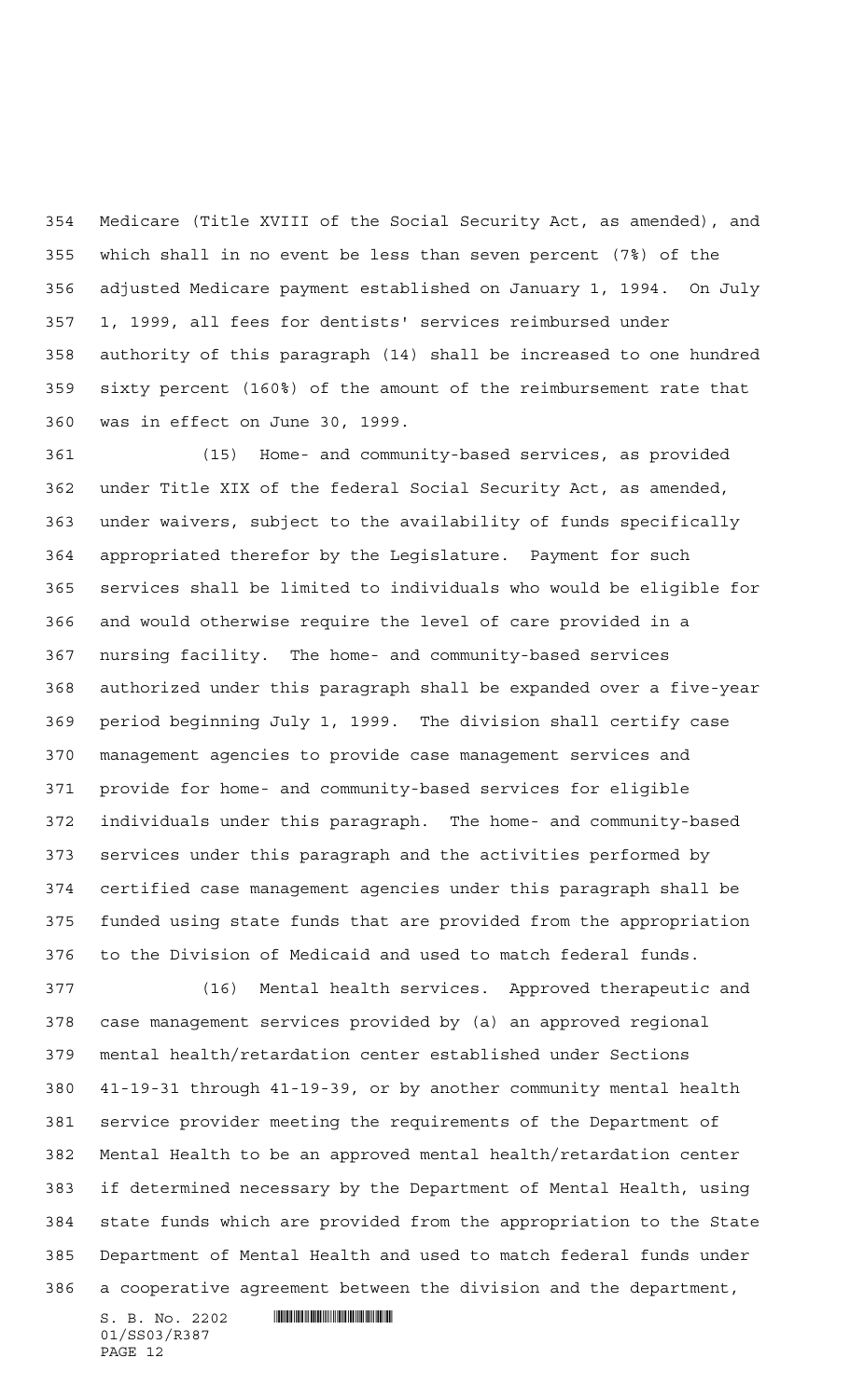or (b) a facility which is certified by the State Department of Mental Health to provide therapeutic and case management services, to be reimbursed on a fee for service basis. Any such services provided by a facility described in paragraph (b) must have the prior approval of the division to be reimbursable under this section. After June 30, 1997, mental health services provided by regional mental health/retardation centers established under Sections 41-19-31 through 41-19-39, or by hospitals as defined in Section 41-9-3(a) and/or their subsidiaries and divisions, or by psychiatric residential treatment facilities as defined in Section 43-11-1, or by another community mental health service provider meeting the requirements of the Department of Mental Health to be an approved mental health/retardation center if determined necessary by the Department of Mental Health, shall not be included in or provided under any capitated managed care pilot program provided for under paragraph (24) of this section. From and after July 1, 2000, the division is authorized to contract with a 134-bed specialty hospital located on Highway 39 North in Lauderdale County for the use of not more than sixty (60) beds at the facility to provide mental health services for children and adolescents and for crisis intervention services for emotionally disturbed children with behavioral problems, with priority to be given to children in the custody of the Department of Human Services who are, or otherwise will be, receiving such services out-of-state.

 (17) Durable medical equipment services and medical supplies. The Division of Medicaid may require durable medical equipment providers to obtain a surety bond in the amount and to the specifications as established by the Balanced Budget Act of 1997.

 (18) Notwithstanding any other provision of this section to the contrary, the division shall make additional reimbursement to hospitals which serve a disproportionate share of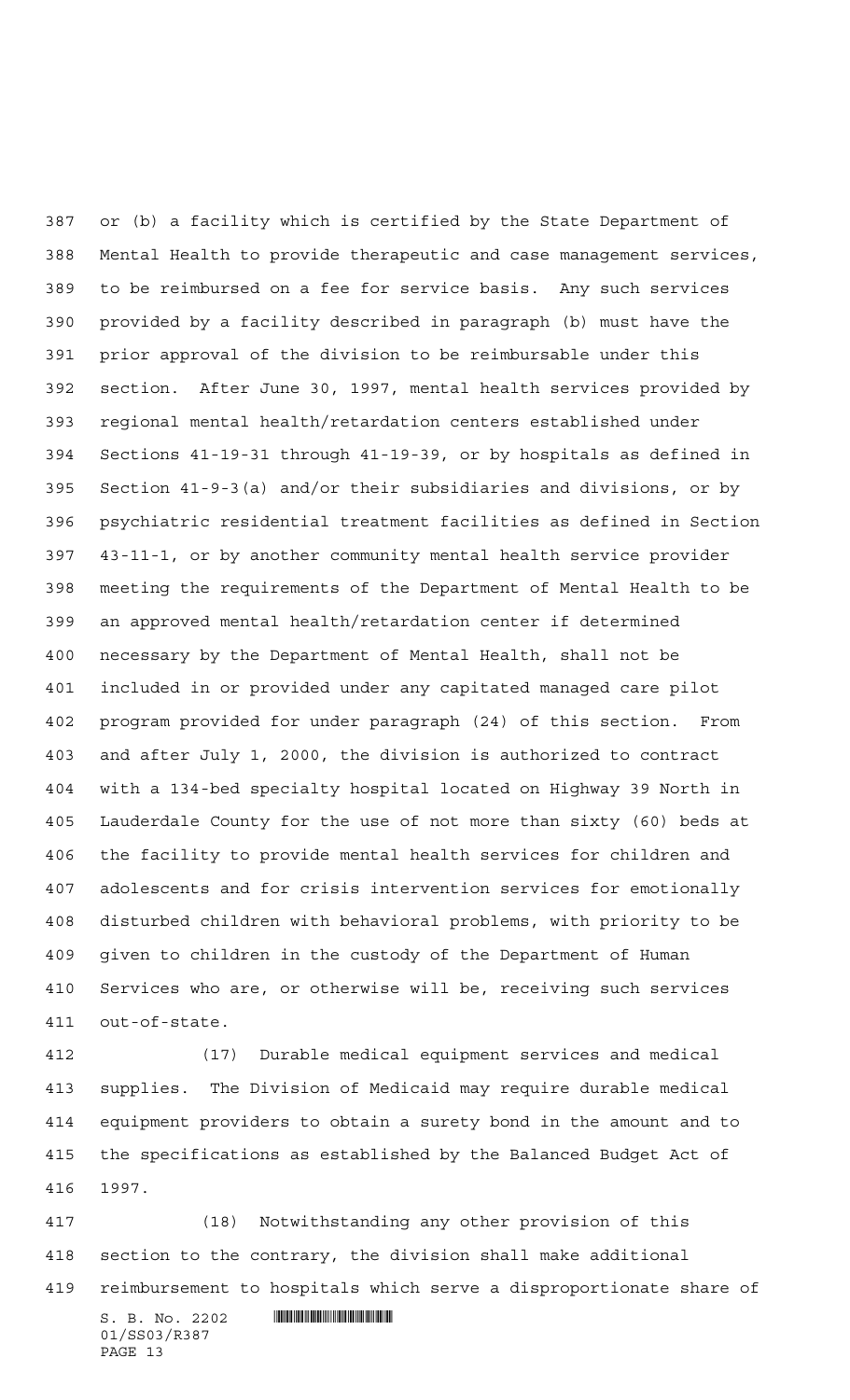low-income patients and which meet the federal requirements for such payments as provided in Section 1923 of the federal Social Security Act and any applicable regulations. However, from and after January 1, 2000, no public hospital shall participate in the Medicaid disproportionate share program unless the public hospital participates in an intergovernmental transfer program as provided in Section 1903 of the federal Social Security Act and any applicable regulations. Administration and support for participating hospitals shall be provided by the Mississippi Hospital Association.

 (19) (a) Perinatal risk management services. The division shall promulgate regulations to be effective from and after October 1, 1988, to establish a comprehensive perinatal system for risk assessment of all pregnant and infant Medicaid recipients and for management, education and follow-up for those who are determined to be at risk. Services to be performed include case management, nutrition assessment/counseling, psychosocial assessment/counseling and health education. The division shall set reimbursement rates for providers in conjunction with the State Department of Health.

 (b) Early intervention system services. The division shall cooperate with the State Department of Health, acting as lead agency, in the development and implementation of a statewide system of delivery of early intervention services, pursuant to Part H of the Individuals with Disabilities Education Act (IDEA). The State Department of Health shall certify annually in writing to the director of the division the dollar amount of state early intervention funds available which shall be utilized as a certified match for Medicaid matching funds. Those funds then shall be used to provide expanded targeted case management services for Medicaid eligible children with special needs who are eligible for the state's early intervention system.

Qualifications for persons providing service coordination shall be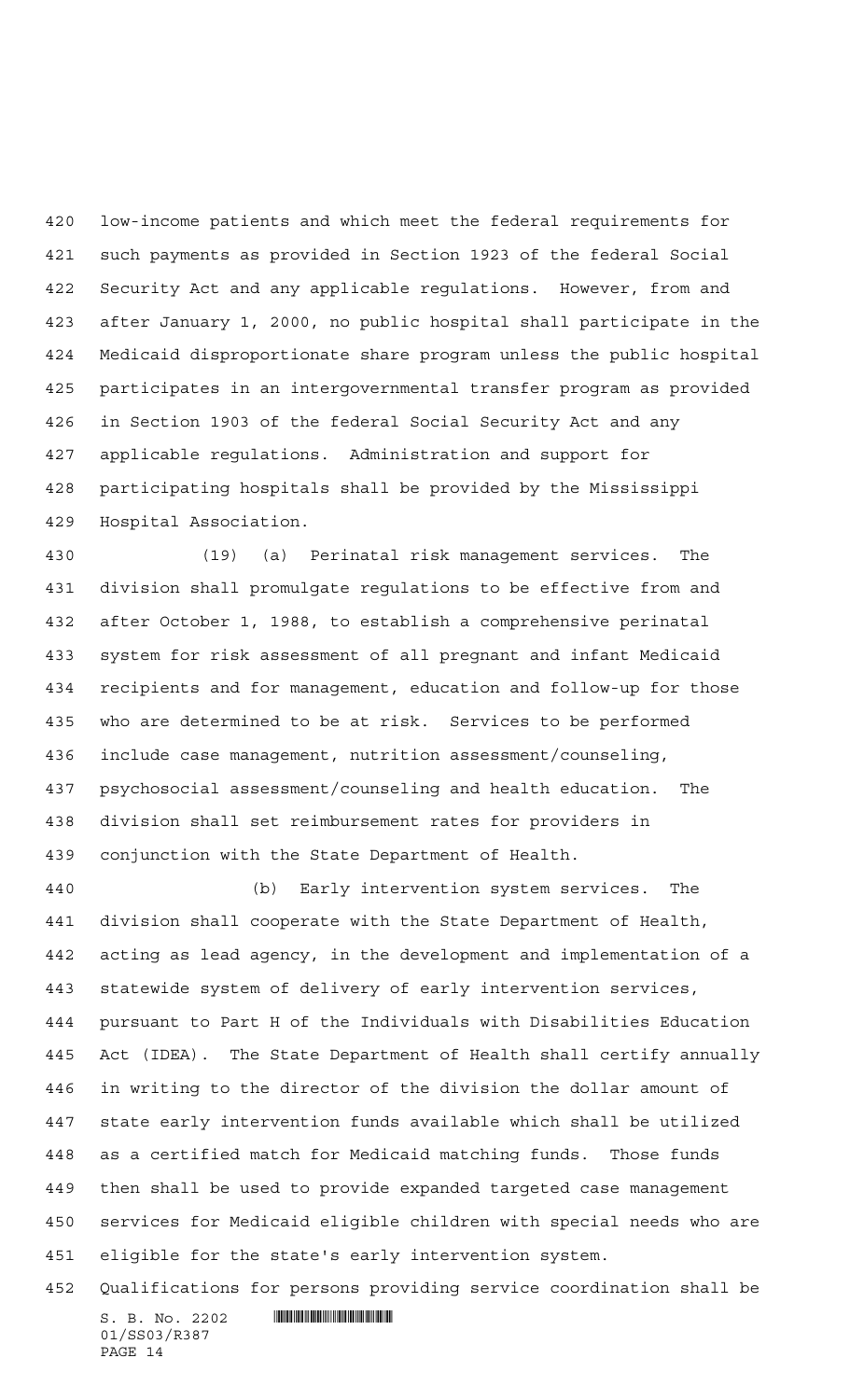determined by the State Department of Health and the Division of Medicaid.

 (20) Home- and community-based services for physically disabled approved services as allowed by a waiver from the United States Department of Health and Human Services for home- and community-based services for physically disabled people using state funds which are provided from the appropriation to the State Department of Rehabilitation Services and used to match federal funds under a cooperative agreement between the division and the department, provided that funds for these services are specifically appropriated to the Department of Rehabilitation Services.

 (21) Nurse practitioner services. Services furnished by a registered nurse who is licensed and certified by the Mississippi Board of Nursing as a nurse practitioner including, but not limited to, nurse anesthetists, nurse midwives, family nurse practitioners, family planning nurse practitioners, pediatric nurse practitioners, obstetrics-gynecology nurse practitioners and neonatal nurse practitioners, under regulations adopted by the division. Reimbursement for such services shall not exceed ninety percent (90%) of the reimbursement rate for comparable services rendered by a physician.

 (22) Ambulatory services delivered in federally qualified health centers and in clinics of the local health departments of the State Department of Health for individuals eligible for medical assistance under this article based on reasonable costs as determined by the division.

 (23) Inpatient psychiatric services. Inpatient psychiatric services to be determined by the division for recipients under age twenty-one (21) which are provided under the direction of a physician in an inpatient program in a licensed acute care psychiatric facility or in a licensed psychiatric residential treatment facility, before the recipient reaches age

 $S. B. No. 2202$  . The set of the set of  $S. B. N_O.$ 01/SS03/R387 PAGE 15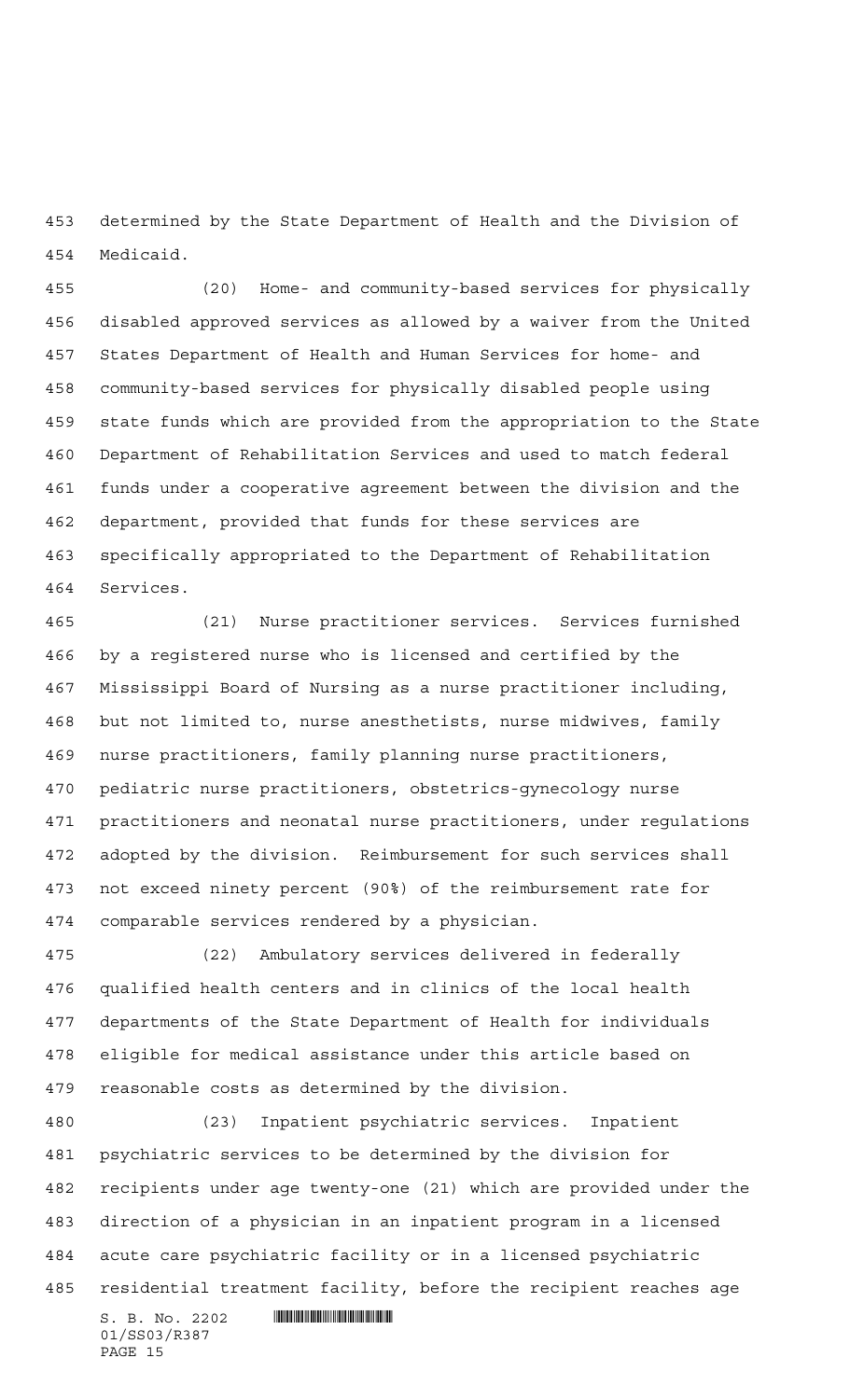twenty-one (21) or, if the recipient was receiving the services immediately before he reached age twenty-one (21), before the earlier of the date he no longer requires the services or the date he reaches age twenty-two (22), as provided by federal regulations. Recipients shall be allowed forty-five (45) days per year of psychiatric services provided in acute care psychiatric facilities, and shall be allowed unlimited days of psychiatric services provided in licensed psychiatric residential treatment facilities. The division is authorized to limit allowable management fees and home office costs to either three percent (3%), five percent (5%) or seven percent (7%) of other allowable costs, including allowable therapy costs and property costs, based on the types of management services provided, as follows:

 A maximum of up to three percent (3%) shall be allowed where centralized managerial and administrative services are provided by the management company or home office.

 A maximum of up to five percent (5%) shall be allowed where centralized managerial and administrative services and limited professional and consultant services are provided.

 A maximum of up to seven percent (7%) shall be allowed where a full spectrum of centralized managerial services, administrative services, professional services and consultant services are provided.

 (24) Managed care services in a program to be developed by the division by a public or private provider. If managed care services are provided by the division to Medicaid recipients, and those managed care services are operated, managed and controlled by and under the authority of the division, the division shall be responsible for educating the Medicaid recipients who are participants in the managed care program regarding the manner in which the participants should seek health care under the program. Notwithstanding any other provision in this article to the contrary, the division shall establish rates of reimbursement to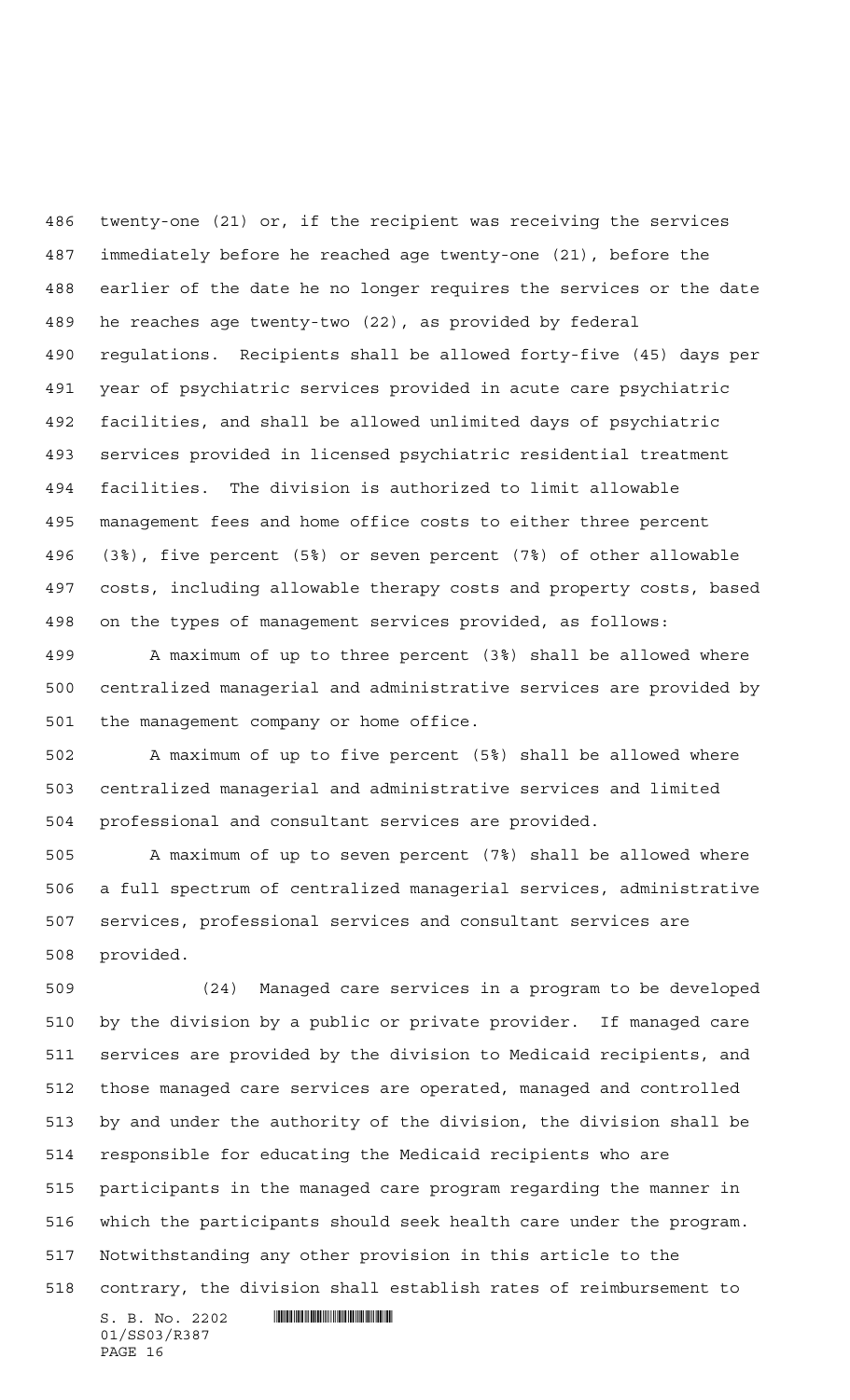providers rendering care and services authorized under this paragraph (24), and may revise such rates of reimbursement without amendment to this section by the Legislature for the purpose of achieving effective and accessible health services, and for responsible containment of costs.

(25) Birthing center services.

 (26) Hospice care. As used in this paragraph, the term "hospice care" means a coordinated program of active professional medical attention within the home and outpatient and inpatient care which treats the terminally ill patient and family as a unit, employing a medically directed interdisciplinary team. The program provides relief of severe pain or other physical symptoms and supportive care to meet the special needs arising out of physical, psychological, spiritual, social and economic stresses which are experienced during the final stages of illness and during dying and bereavement and meets the Medicare requirements for participation as a hospice as provided in federal regulations.

 (27) Group health plan premiums and cost sharing if it is cost effective as defined by the Secretary of Health and Human Services.

 (28) Other health insurance premiums which are cost effective as defined by the Secretary of Health and Human Services. Medicare eligible must have Medicare Part B before other insurance premiums can be paid.

 (29) The Division of Medicaid may apply for a waiver from the Department of Health and Human Services for home- and community-based services for developmentally disabled people using state funds which are provided from the appropriation to the State Department of Mental Health and used to match federal funds under a cooperative agreement between the division and the department, provided that funds for these services are specifically appropriated to the Department of Mental Health.

01/SS03/R387 PAGE 17

 $S. B. No. 2202$  . The set of the set of  $S. B. N_O.$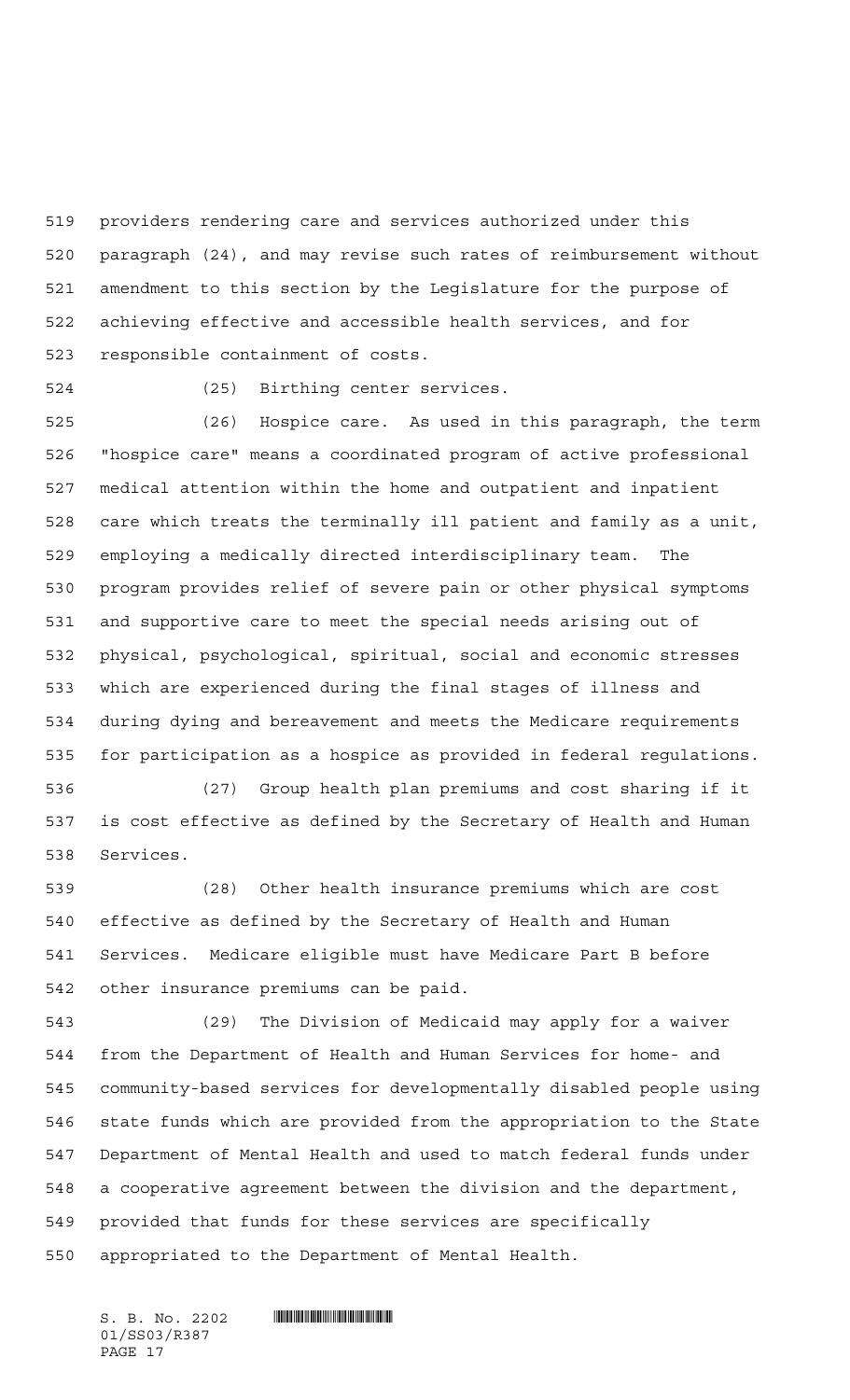(30) Pediatric skilled nursing services for eligible persons under twenty-one (21) years of age.

 (31) Targeted case management services for children with special needs, under waivers from the United States Department of Health and Human Services, using state funds that are provided from the appropriation to the Mississippi Department of Human Services and used to match federal funds under a cooperative agreement between the division and the department.

 (32) Care and services provided in Christian Science Sanatoria operated by or listed and certified by The First Church of Christ Scientist, Boston, Massachusetts, rendered in connection with treatment by prayer or spiritual means to the extent that such services are subject to reimbursement under Section 1903 of the Social Security Act.

(33) Podiatrist services.

 (34) The division shall make application to the United States Health Care Financing Administration for a waiver to develop a program of services to personal care and assisted living homes in Mississippi. This waiver shall be completed by December 1, 1999.

 (35) Services and activities authorized in Sections 43-27-101 and 43-27-103, using state funds that are provided from the appropriation to the State Department of Human Services and used to match federal funds under a cooperative agreement between the division and the department.

 (36) Nonemergency transportation services for Medicaid-eligible persons, to be provided by the Division of Medicaid. The division may contract with additional entities to administer nonemergency transportation services as it deems necessary. All providers shall have a valid driver's license, vehicle inspection sticker, valid vehicle license tags and a standard liability insurance policy covering the vehicle.

01/SS03/R387 PAGE 18

 $S. B. No. 2202$  . The set of the set of  $S. B. N_O.$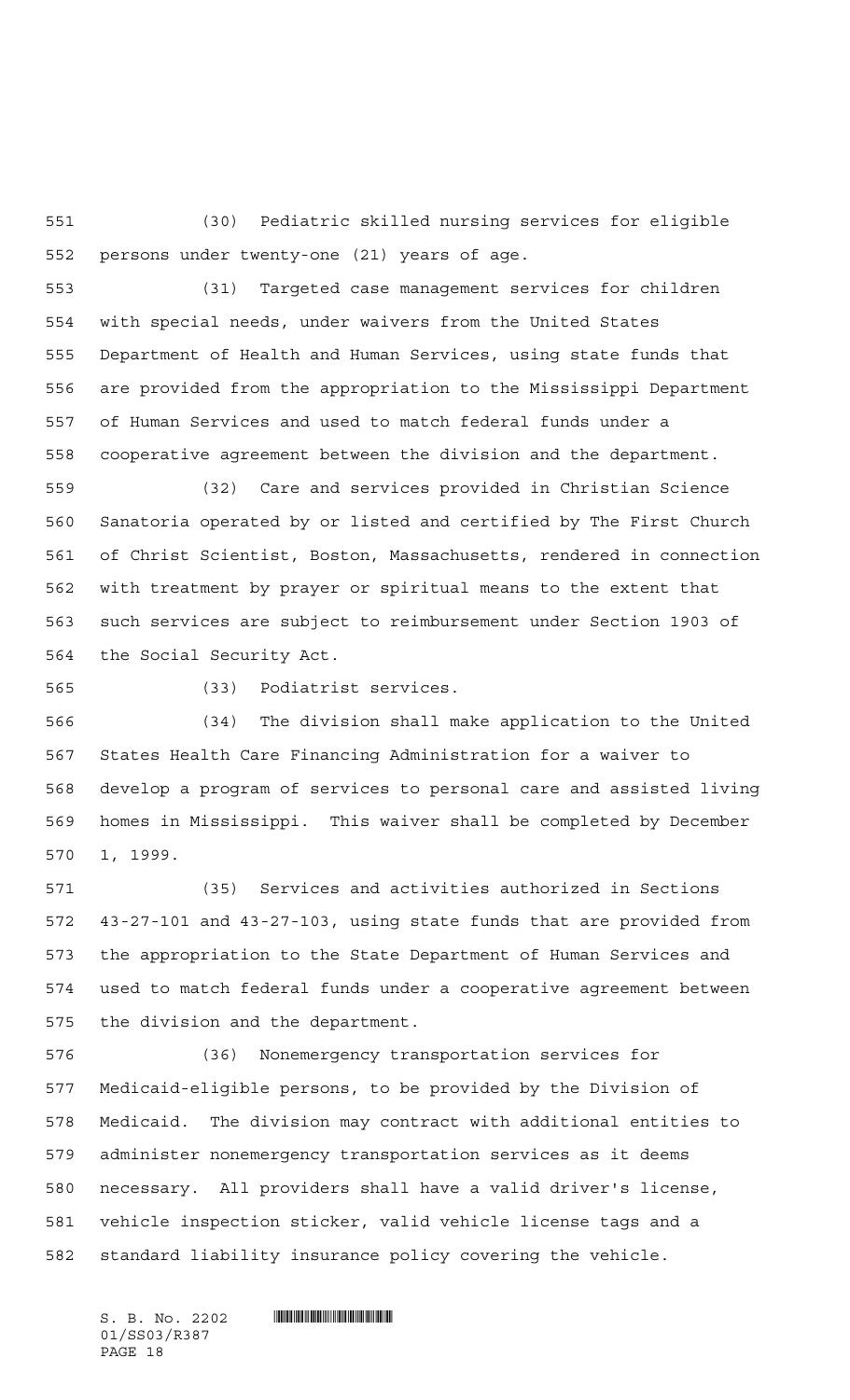(37) Targeted case management services for individuals with chronic diseases, with expanded eligibility to cover services to uninsured recipients, on a pilot program basis. This paragraph (37) shall be contingent upon continued receipt of special funds from the Health Care Financing Authority and private foundations who have granted funds for planning these services. No funding for these services shall be provided from state general funds.

 (38) Chiropractic services: a chiropractor's manual manipulation of the spine to correct a subluxation, if x-ray demonstrates that a subluxation exists and if the subluxation has resulted in a neuromusculoskeletal condition for which manipulation is appropriate treatment. Reimbursement for chiropractic services shall not exceed Seven Hundred Dollars (\$700.00) per year per recipient.

 (39) Dually eligible Medicare/Medicaid beneficiaries. The division shall pay the Medicare deductible and ten percent (10%) coinsurance amounts for services available under Medicare for the duration and scope of services otherwise available under the Medicaid program.

 (40) The division shall prepare an application for a waiver to provide prescription drug benefits to as many Mississippians as permitted under Title XIX of the Social Security Act.

 (41) Services provided by the State Department of Rehabilitation Services for the care and rehabilitation of persons with spinal cord injuries or traumatic brain injuries, as allowed under waivers from the United States Department of Health and Human Services, using up to seventy-five percent (75%) of the funds that are appropriated to the Department of Rehabilitation Services from the Spinal Cord and Head Injury Trust Fund established under Section 37-33-261 and used to match federal funds under a cooperative agreement between the division and the

department.

01/SS03/R387 PAGE 19

 $S. B. No. 2202$  . So  $R387$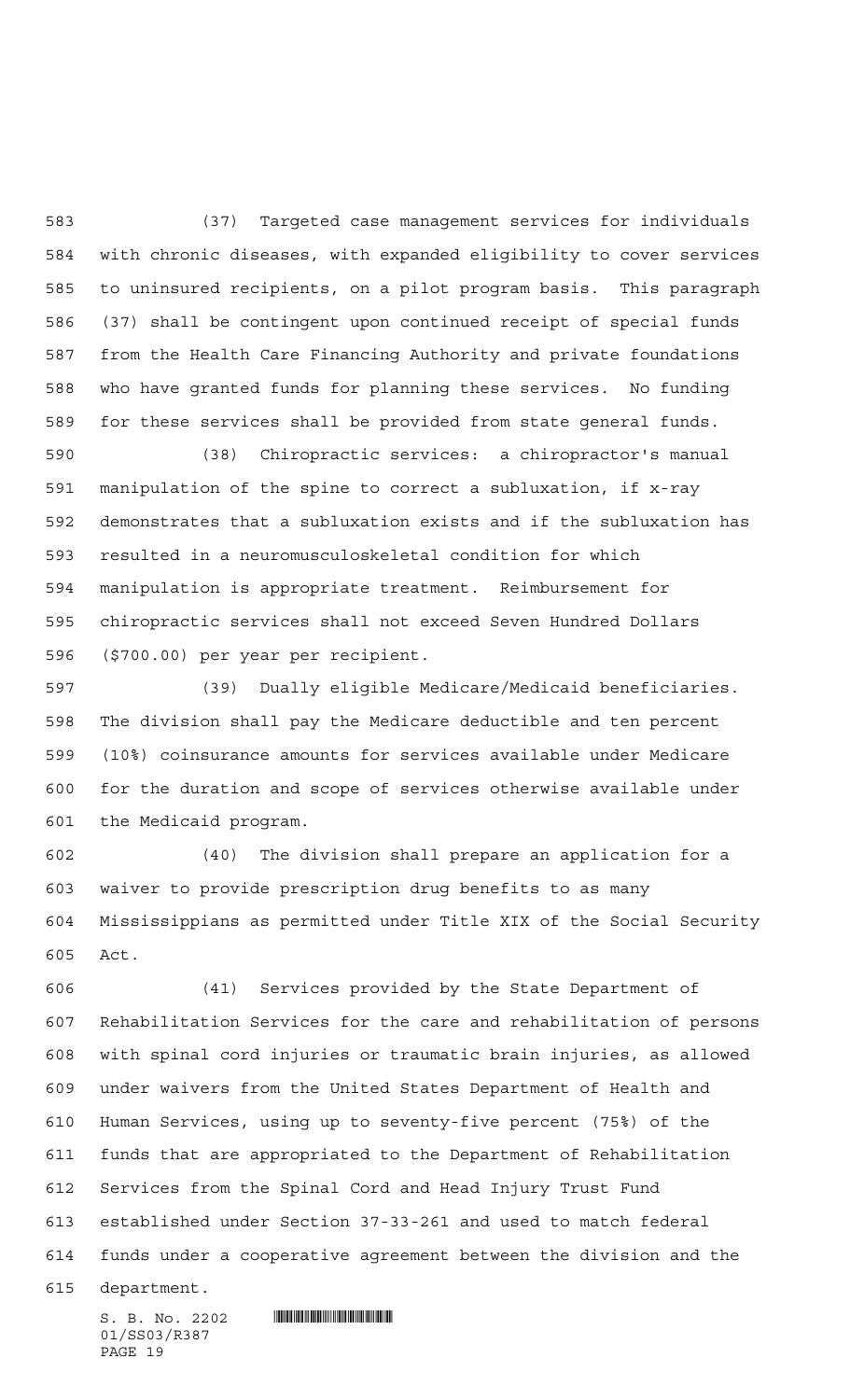(42) Notwithstanding any other provision in this article to the contrary, the division is hereby authorized to develop a population health management program for women and children health services through the age of two (2). This program is primarily for obstetrical care associated with low birth weight and pre-term babies. In order to effect cost savings, the division may develop a revised payment methodology which may include at-risk capitated payments.

 (43) The division shall provide reimbursement, according to a payment schedule developed by the division, for smoking cessation medications for pregnant women during their pregnancy and other Medicaid-eligible women who are of child-bearing age.

(44) As used in this paragraph (44):

 (a) "Division" means the Division of Medicaid in the Office of the Governor.

 (b) "Applicant" means a person who applies for personal care home assistance payments under this paragraph. (c) "Recipient" means a person who resides in a personal care home, who is eligible for assistance under the Mississippi Medicaid Law as prescribed in Section 43-13-115, Mississippi Code of 1972, and who is receiving Medicaid assistance for medicine, hospital services and physician's services. (d) "Personal care home" means any building or buildings, residence, private home, boarding home, home for persons eighteen (18) years of age or older, or other place, whether operated for profit or not, which undertakes through its ownership or management to provide, for a period exceeding twenty-four (24) hours, housing, food service, and one or more personal services for four (4) or more adults who are not related to the owner or operator by blood or marriage and who require such

services, and which is licensed as a personal care home by the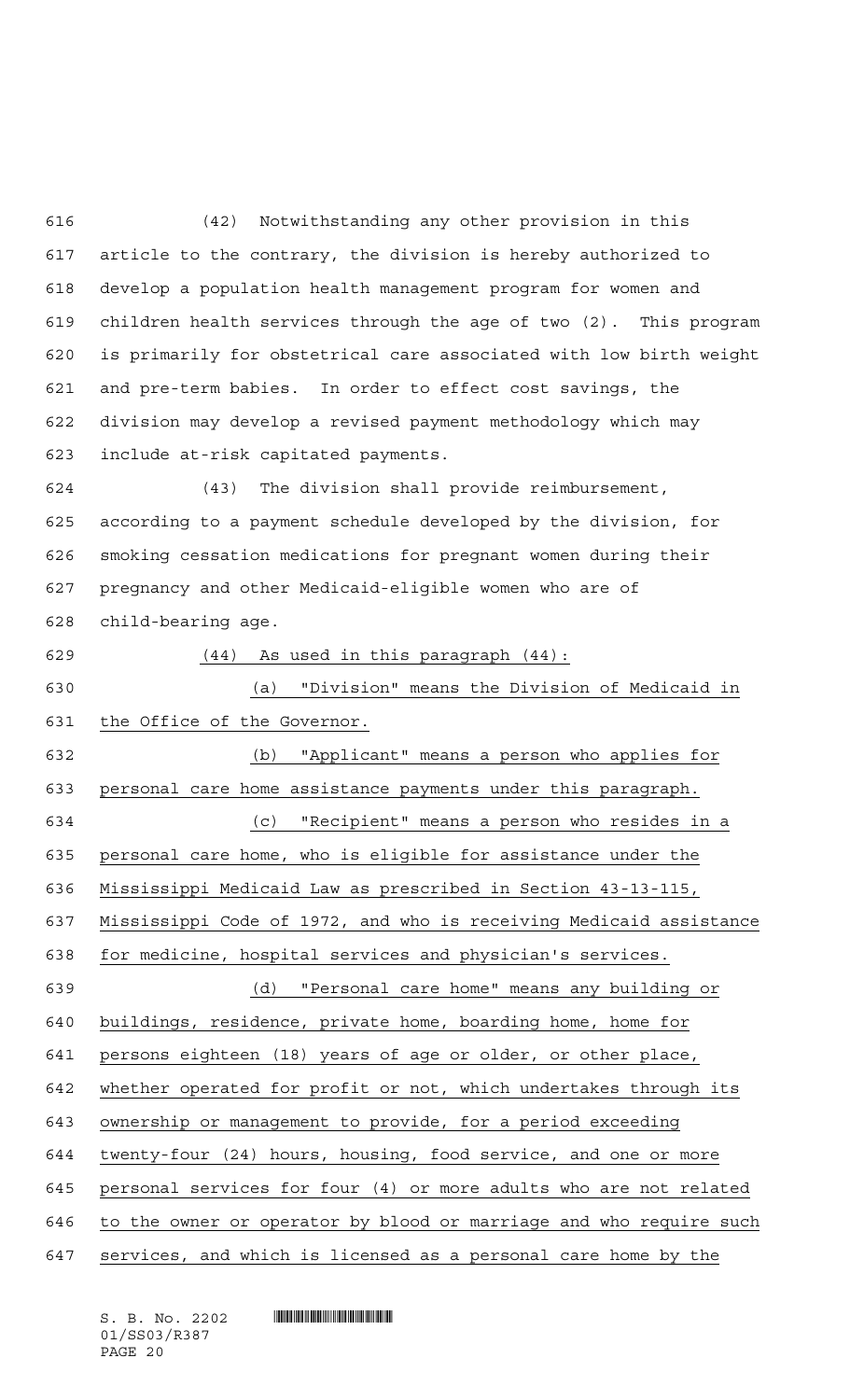State Department of Health under Section 43-11-1 et seq.,

Mississippi Code of 1972.

 There is established a program of assistance payments for 651 persons who reside in personal care homes, to be administered by the Division of Medicaid. The amount of such assistance payments shall be in the amount of Three Dollars (\$3.00) per bed per day 654 for each eligible recipient, subject to appropriations therefor by the Legislature.

 Recipients of such personal care home assistance payments shall be applicants who reside in personal care homes, who are certified by the division as persons eligible for Medicaid assistance, and who are receiving Medicaid assistance for medicine, hospital services and physician's services.

 The division is authorized and empowered to administer the program of personal care home assistance payments established in this act, and to adopt and promulgate reasonable rules, regulations and standards, with the approval of the Governor, as may be necessary for the proper and efficient payment of claims to all qualified recipients.

 Notwithstanding any provision of this article, except as authorized in the following paragraph and in Section 43-13-139, neither (a) the limitations on quantity or frequency of use of or the fees or charges for any of the care or services available to recipients under this section, nor (b) the payments or rates of reimbursement to providers rendering care or services authorized under this section to recipients, may be increased, decreased or otherwise changed from the levels in effect on July 1, 1999, unless such is authorized by an amendment to this section by the Legislature. However, the restriction in this paragraph shall not prevent the division from changing the payments or rates of reimbursement to providers without an amendment to this section whenever such changes are required by federal law or regulation, or whenever such changes are necessary to correct administrative